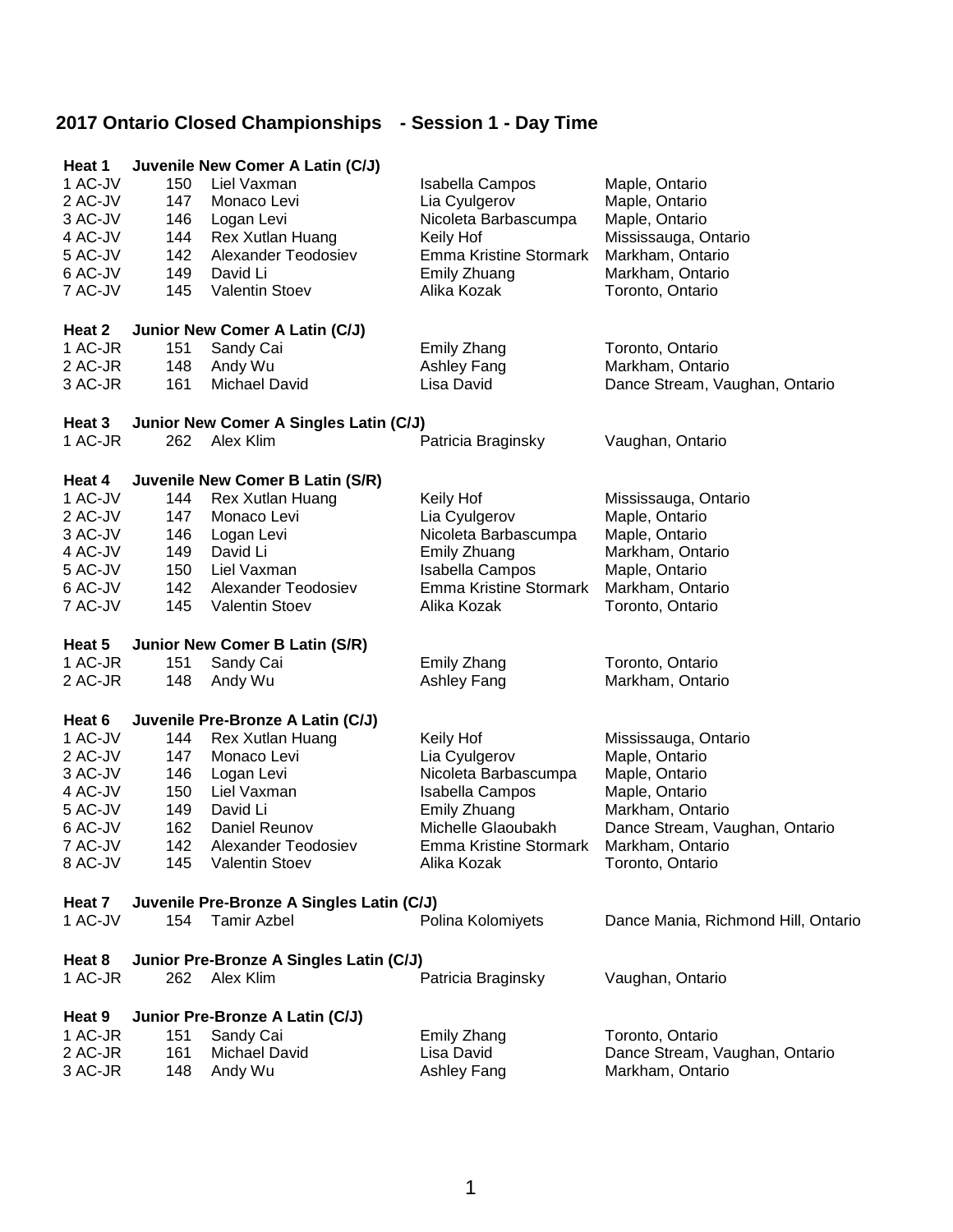| Heat 10  |     | Juvenile Pre-Bronze B Latin (S/R)         |                               |                                     |
|----------|-----|-------------------------------------------|-------------------------------|-------------------------------------|
| 1 AC-JV  | 144 | Rex Xutlan Huang                          | Keily Hof                     | Mississauga, Ontario                |
| 2 AC-JV  | 147 | Monaco Levi                               | Lia Cyulgerov                 | Maple, Ontario                      |
| 3 AC-JV  | 146 | Logan Levi                                | Nicoleta Barbascumpa          | Maple, Ontario                      |
| 4 AC-JV  | 150 | Liel Vaxman                               | Isabella Campos               | Maple, Ontario                      |
| 5 AC-JV  | 149 | David Li                                  | Emily Zhuang                  | Markham, Ontario                    |
| 6 AC-JV  | 142 | Alexander Teodosiev                       | <b>Emma Kristine Stormark</b> | Markham, Ontario                    |
| 7 AC-JV  | 145 | Valentin Stoev                            | Alika Kozak                   | Toronto, Ontario                    |
| Heat 11  |     | Juvenile Pre-Bronze B Singles Latin (S/R) |                               |                                     |
| 1 AC-JV  | 154 | <b>Tamir Azbel</b>                        | Polina Kolomiyets             | Dance Mania, Richmond Hill, Ontario |
| Heat 12  |     | Junior Pre-Bronze B Latin (S/R)           |                               |                                     |
| 1 AC-JR  | 151 | Sandy Cai                                 | Emily Zhang                   | Toronto, Ontario                    |
| 2 AC-JR  | 148 | Andy Wu                                   | Ashley Fang                   | Markham, Ontario                    |
| Heat 13  |     | Juvenile Bronze A Latin (C/R/J)           |                               |                                     |
| 1 AC-JV  | 155 | Maxim Homenko                             | <b>Emily Kan</b>              | Dance Mania, Richmond Hill, Ontario |
| 2 AC-JV  | 163 | Idan Belopolski                           | Ilana Braginsky               | Dance Stream, Vaughan, Ontario      |
| 3 AC-JV  | 162 | Daniel Reunov                             | Michelle Glaoubakh            | Dance Stream, Vaughan, Ontario      |
| Heat 14  |     | <b>Adult Bronze A Latin (C/R/J)</b>       |                               |                                     |
| 1 AC-AD  | 245 | <b>Ben Clark</b>                          | <b>Bethany Quick</b>          | Toronto, Ontario                    |
|          |     |                                           |                               |                                     |
| Heat 15  |     | Senior I Bronze A Latin (C/R/J)           |                               |                                     |
| 1 AC-SR1 | 244 | Jason Ji                                  | Jennifer Xu                   | Maple, Ontario                      |
| 2 AC-SR1 | 229 | Ping Kei Lam                              | Daisy Fuk Keung Leung         | Toronto, Ontario                    |
|          |     |                                           |                               |                                     |
| Heat 16  |     | Junior Bronze A Latin (C/R/J)             |                               |                                     |
| 1 AC-JR  | 157 | Daniel Kryzhanovsky                       | <b>Catherine Shevelevich</b>  | Dance Mania, Richmond Hill, Ontario |
| 2 AC-JR  | 167 | Tomas Kurlandski                          | <b>Emily Roberts</b>          | Dance DNA, ON                       |
| Heat 17  |     | Juvenile Bronze A Singles Latin (C/R/J)   |                               |                                     |
| 1 AC-JV  | 153 | Ivan Kolomiyets                           | Celine Amirov                 | Dance Mania, Richmond Hill, Ontario |
| Heat 18  |     | Junior Bronze A Singles Latin (C/R/J)     |                               |                                     |
| 1 AC-JR  |     | 169 Daniel Zaharia                        | Francesca Miceli              | Montreal/Quebec, Ontario            |
| Heat 19  |     | Senior II Bronze A Latin (C/R/J)          |                               |                                     |
| 1 AC-SR2 | 232 | Glen Chapman                              | Keiko Ono                     | Oakville, Ontario                   |
| 2 AC-SR2 | 244 | Jason Ji                                  | Jennifer Xu                   | Maple, Ontario                      |
| 3 AC-SR2 | 229 | Ping Kei Lam                              | Daisy Fuk Keung Leung         | Toronto, Ontario                    |
|          |     |                                           |                               |                                     |
| Heat 20  |     | Juvenile Bronze B Latin (S/P)             |                               |                                     |
| 1 AC-JV  | 155 | Maxim Homenko                             | Emily Kan                     | Dance Mania, Richmond Hill, Ontario |
| 2 AC-JV  | 163 | Idan Belopolski                           | Ilana Braginsky               | Dance Stream, Vaughan, Ontario      |
| Heat 21  |     | Juvenile Bronze B Singles Latin (S/P)     |                               |                                     |
| 1 AC-JV  | 153 | Ivan Kolomiyets                           | Celine Amirov                 | Dance Mania, Richmond Hill, Ontario |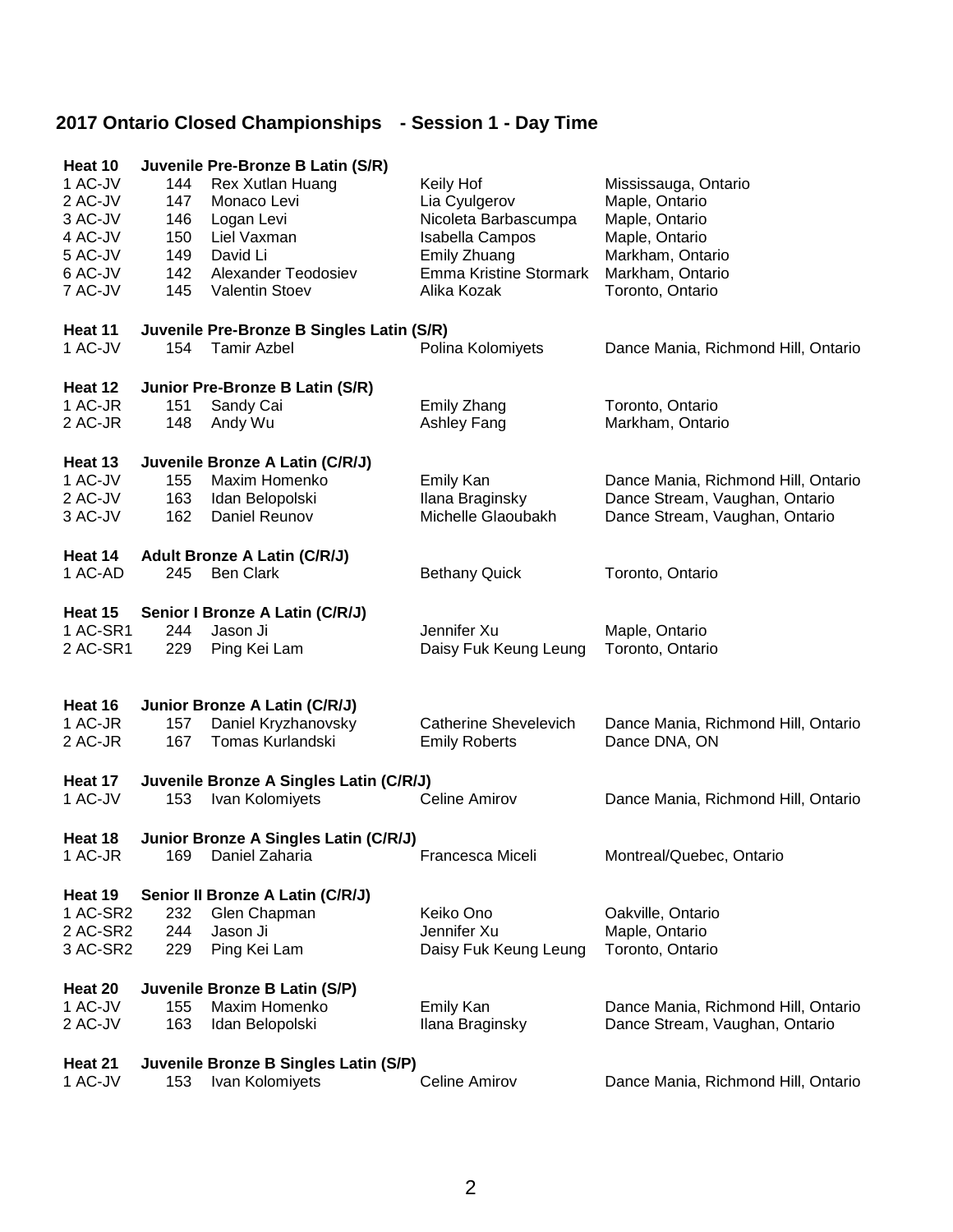| Heat 22                       |            | Junior Bronze B Latin (S/P)                             |                                                 |                                                                            |
|-------------------------------|------------|---------------------------------------------------------|-------------------------------------------------|----------------------------------------------------------------------------|
| 1 AC-JR                       | 157        | Daniel Kryzhanovsky                                     | <b>Catherine Shevelevich</b>                    | Dance Mania, Richmond Hill, Ontario                                        |
| Heat 23                       |            | Senior II Bronze B Latin (S/P)                          |                                                 |                                                                            |
| 1 AC-SR2                      | 232        | Glen Chapman                                            | Keiko Ono                                       | Oakville, Ontario                                                          |
| Heat 24                       |            | Senior III Bronze A Latin (C/R/J)                       |                                                 |                                                                            |
| 1 AC-SR3                      | 218        | Robert Duan                                             | Jacqueline Duan                                 | Vaughan, Ontario                                                           |
| Heat 25                       |            | Juvenile Silver A Latin (S/R/C)                         |                                                 |                                                                            |
| 1 AC-JV<br>2 AC-JV            | 153<br>155 | Ivan Kolomiyets<br>Maxim Homenko                        | Ariella Shribman<br>Emily Kan                   | Dance Mania, Richmond Hill, Ontario<br>Dance Mania, Richmond Hill, Ontario |
| Heat 26                       |            | Junior Silver A Latin (S/R/C)                           |                                                 |                                                                            |
| 1 AC-JR<br>2 AC-JR<br>3 AC-JR | 164<br>158 | Victor Shpolski<br>Matthew Kamenetsky                   | Arielle Burshtain<br>Rachel Tulman              | Dance Stream, Vaughan, Ontario<br>Dance Mania, Richmond Hill, Ontario      |
| 4 AC-JR                       | 166<br>157 | Anri Mirzoian<br>Daniel Kryzhanovsky                    | Sophia Mirzoian<br><b>Catherine Shevelevich</b> | Toronto, Ontario<br>Dance Mania, Richmond Hill, Ontario                    |
| 5 AC-JR                       | 156        | Daniel Gordon                                           | Sofia Sonkin                                    | Dance Mania, Richmond Hill, Ontario                                        |
|                               |            |                                                         |                                                 |                                                                            |
| Heat 27<br>1 AC-YTH           | 260        | Youth Silver A Latin (S/R/C)<br>Shawn Sherman           | Nadia Burneiko                                  | Dance Stream, Vaughan, Ontario                                             |
| Heat 28<br>1 AC-AD            | 245        | <b>Adult Silver A Latin (S/R/C)</b><br><b>Ben Clark</b> | <b>Bethany Quick</b>                            | Toronto, Ontario                                                           |
| Heat 29<br>1 AC-SR2           | 232        | Senior II Silver A Latin (S/R/C)<br>Glen Chapman        | Keiko Ono                                       | Oakville, Ontario                                                          |
| Heat 30                       |            | Juvenile Silver B Latin (P/J)                           |                                                 |                                                                            |
| 1 AC-JV                       | 153        | Ivan Kolomiyets                                         | Ariella Shribman                                | Dance Mania, Richmond Hill, Ontario                                        |
| Heat 31                       |            | Junior Silver B Latin (P/J)                             |                                                 |                                                                            |
| 1 AC-JR                       | 164        | Victor Shpolski                                         | Arielle Burshtain                               | Dance Stream, Vaughan, Ontario                                             |
| 2 AC-JR                       | 158        | Matthew Kamenetsky                                      | Rachel Tulman                                   | Dance Mania, Richmond Hill, Ontario                                        |
| 3 AC-JR                       | 157        | Daniel Kryzhanovsky                                     | <b>Catherine Shevelevich</b>                    | Dance Mania, Richmond Hill, Ontario                                        |
| 4 AC-JR                       | 156        | Daniel Gordon                                           | Sofia Sonkin                                    | Dance Mania, Richmond Hill, Ontario                                        |
| Heat 32                       |            | Youth Silver B Latin (P/J)                              |                                                 |                                                                            |
| 1 AC-YTH                      | 260        | Shawn Sherman                                           | Nadia Burneiko                                  | Dance Stream, Vaughan, Ontario                                             |
| Heat 33                       |            | Senior II Silver B Latin (P/J)                          |                                                 |                                                                            |
| 1 AC-SR2                      | 232        | Glen Chapman                                            | Keiko Ono                                       | Oakville, Ontario                                                          |
| Heat 34                       |            | Junior Gold A Latin (S/C/R/J)                           |                                                 |                                                                            |
| 1 AC-JR                       | 159        | Nicholas Quon                                           | <b>Shany Marks</b>                              | Dance Mania, Richmond Hill, Ontario                                        |
| 2 AC-JR                       | 154        | <b>Tamir Azbel</b>                                      | Catherine Tikhostoup                            | Dance Mania, Richmond Hill, Ontario                                        |
| 3 AC-JR                       | 168        | Mark Levitan                                            | Milana Penek                                    | Thornhill, Ontario                                                         |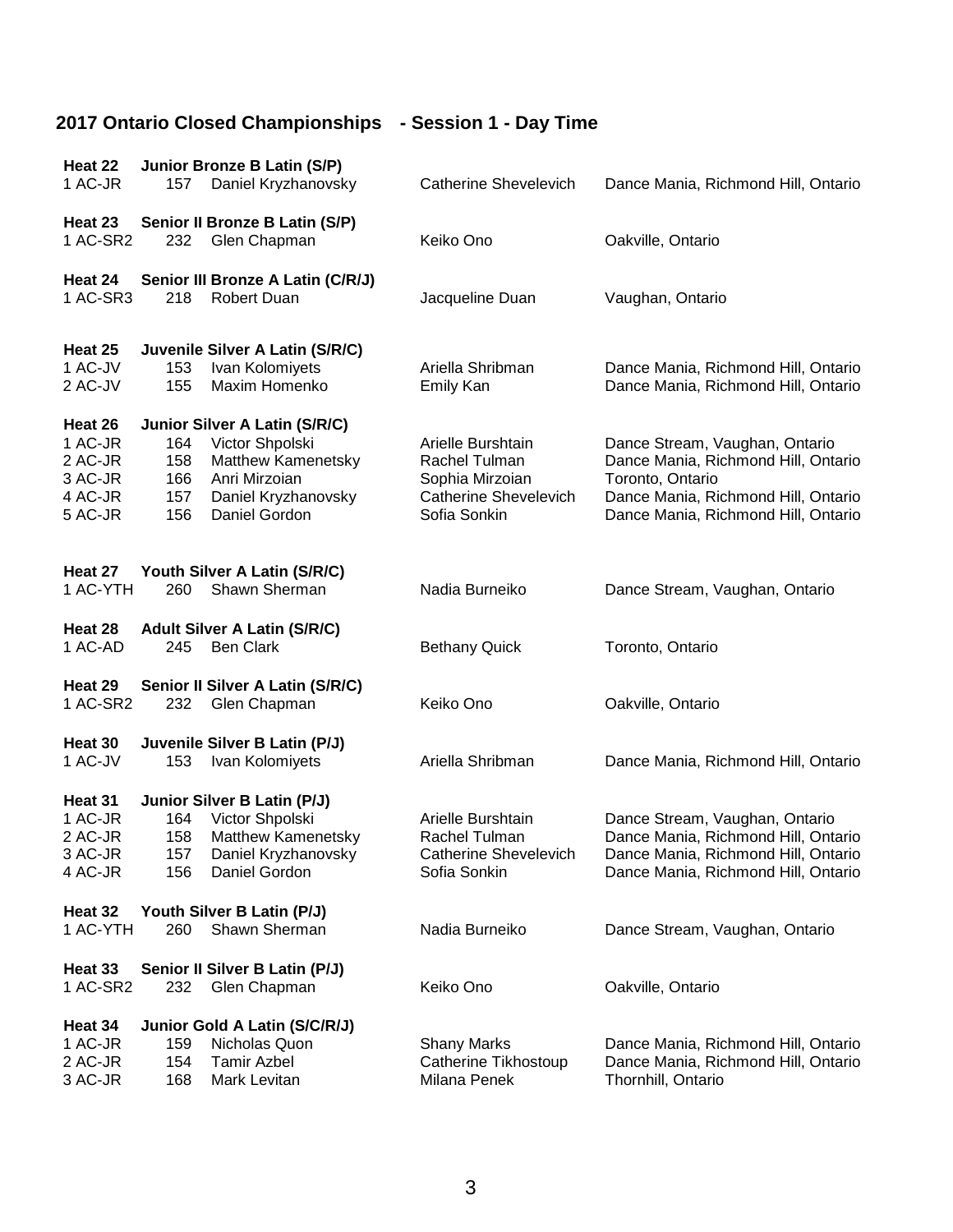| Heat 35            |     | Youth Gold A Latin (S/C/R/J)        |                               |                                      |
|--------------------|-----|-------------------------------------|-------------------------------|--------------------------------------|
| 1 AC-YTH           | 266 | Razmig Michael Nalbandian           | Amanda Correa                 | Toronto, Ontario                     |
| 2 AC-YTH           | 260 | Shawn Sherman                       | Nadia Burneiko                | Dance Stream, Vaughan, Ontario       |
|                    |     |                                     |                               |                                      |
| Heat 36            |     | Senior I Gold A Latin (S/C/R/J)     |                               |                                      |
| 1 AC-SR1           | 233 | Sebastian Lai                       | Susanna Ng                    | Richmond Hill, Ontario               |
| Heat 37            |     | Junior Gold B Latin (C/P)           |                               |                                      |
| 1 AC-JR            | 159 | Nicholas Quon                       | <b>Shany Marks</b>            | Dance Mania, Richmond Hill, Ontario  |
| 2 AC-JR            | 154 | <b>Tamir Azbel</b>                  | Catherine Tikhostoup          | Dance Mania, Richmond Hill, Ontario  |
|                    |     |                                     |                               |                                      |
| Heat 38            |     | Youth Gold B Latin (C/P)            |                               |                                      |
| 1 AC-YTH           | 260 | Shawn Sherman                       | Nadia Burneiko                | Dance Stream, Vaughan, Ontario       |
|                    |     |                                     |                               |                                      |
| Heat 39            |     | <b>Adult Gold B Latin (C/P)</b>     |                               |                                      |
| 1 AC-AD            | 261 | Pavel Tchernov                      | Polina Burneiko               | Dance Stream, Vaughan, Ontario       |
| Heat 40            |     | <b>Adult Gold A Latin (S/C/R/J)</b> |                               |                                      |
| 1 AC-AD            | 261 | Pavel Tchernov                      | Polina Burneiko               | Dance Stream, Vaughan, Ontario       |
| 2 AC-AD            | 266 | Razmig Michael Nalbandian           | Amanda Correa                 | Toronto, Ontario                     |
|                    |     |                                     |                               |                                      |
| Heat 41            |     | Senior II Gold A Latin (S/C/R/J)    |                               |                                      |
| 1 AC-SR2           | 233 | Sebastian Lai                       | Susanna Ng                    | Richmond Hill, Ontario               |
| Heat 42            |     | Juvenile New Comer Standard (W/Q)   |                               |                                      |
| 1 AC-JV            | 146 | Logan Levi                          | Nicoleta Barbascumpa          | Maple, Ontario                       |
| 2 AC-JV            | 144 | Rex Xutlan Huang                    | Keily Hof                     | Mississauga, Ontario                 |
| 3 AC-JV            | 147 | Monaco Levi                         | Lia Cyulgerov                 | Maple, Ontario                       |
| 4 AC-JV            | 150 | Liel Vaxman                         | Isabella Campos               | Maple, Ontario                       |
| 5 AC-JV            | 149 | David Li                            | Emily Zhuang                  | Markham, Ontario                     |
| 6 AC-JV            | 142 | Alexander Teodosiev                 | Emma Kristine Stormark        | Markham, Ontario                     |
| 7 AC-JV            | 145 | Valentin Stoev                      | Alika Kozak                   | Toronto, Ontario                     |
|                    |     |                                     |                               |                                      |
| Heat 43<br>1 AC-JR | 148 | Junior New Comer Standard (W/Q)     |                               |                                      |
| 2 AC-JR            | 151 | Andy Wu<br>Sandy Cai                | Ashley Fang<br>Emily Zhang    | Markham, Ontario<br>Toronto, Ontario |
|                    |     |                                     |                               |                                      |
| Heat 44            |     | Juvenile New Comer Combo (W/C)      |                               |                                      |
| 1 AC-JV            | 146 | Logan Levi                          | Nicoleta Barbascumpa          | Maple, Ontario                       |
| 2 AC-JV            | 144 | Rex Xutlan Huang                    | Keily Hof                     | Mississauga, Ontario                 |
| 3 AC-JV            | 150 | Liel Vaxman                         | <b>Isabella Campos</b>        | Maple, Ontario                       |
| 4 AC-JV            | 147 | Monaco Levi                         | Lia Cyulgerov                 | Maple, Ontario                       |
| 5 AC-JV            | 149 | David Li                            | Emily Zhuang                  | Markham, Ontario                     |
| 6 AC-JV            | 142 | Alexander Teodosiev                 | <b>Emma Kristine Stormark</b> | Markham, Ontario                     |
| 7 AC-JV            | 145 | Valentin Stoev                      | Alika Kozak                   | Toronto, Ontario                     |
|                    |     |                                     |                               |                                      |
| Heat 45            |     | <b>Junior New Comer Combo (W/C)</b> |                               |                                      |
| 1 AC-JR            | 151 | Sandy Cai                           | <b>Emily Zhang</b>            | Toronto, Ontario                     |
| 2 AC-JR            | 148 | Andy Wu                             | Ashley Fang                   | Markham, Ontario                     |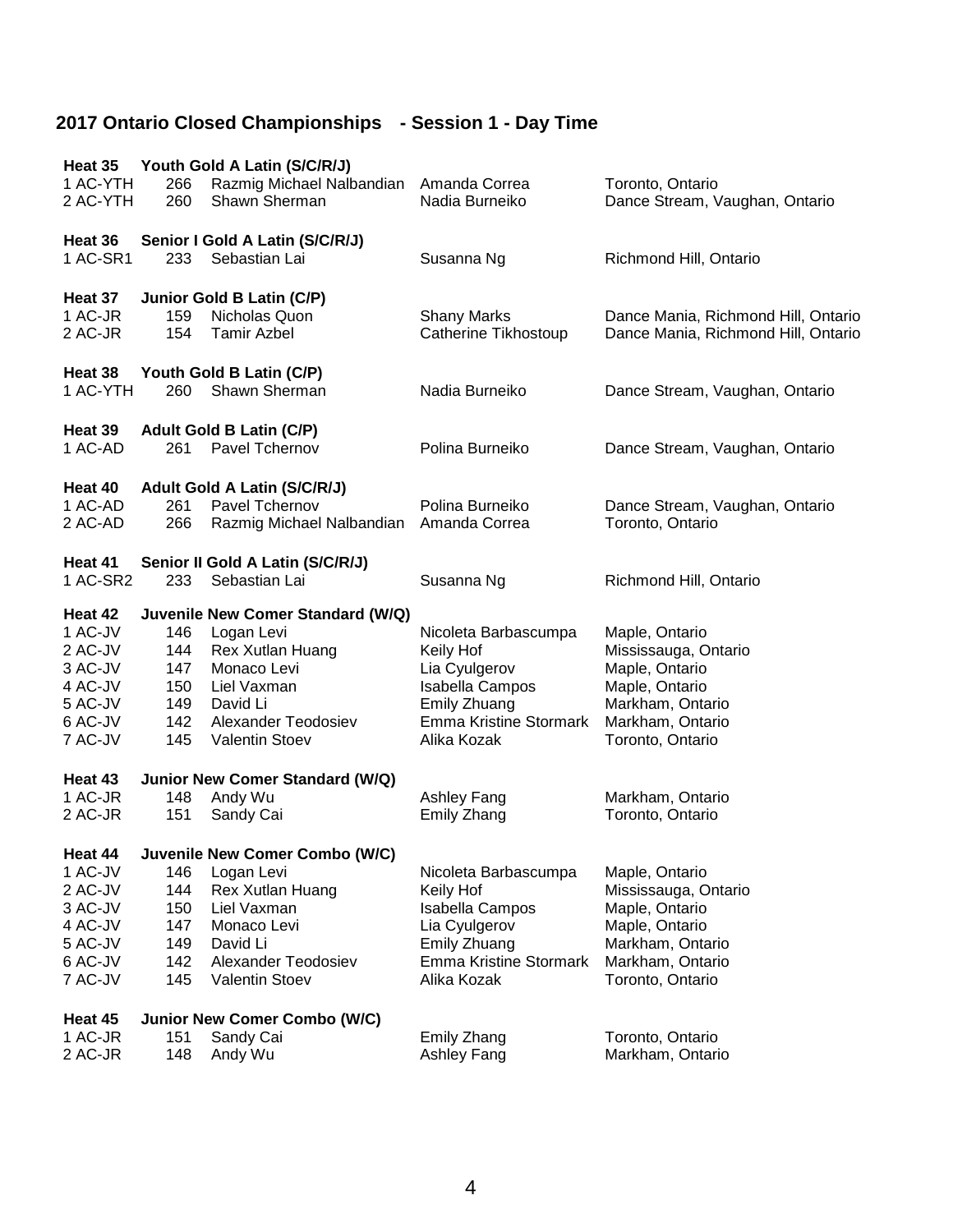| Heat 46  |     | Juvenile Pre-Bronze Standard (W/Q)         |                               |                                     |
|----------|-----|--------------------------------------------|-------------------------------|-------------------------------------|
| 1 AC-JV  | 144 | Rex Xutlan Huang                           | Keily Hof                     | Mississauga, Ontario                |
| 2 AC-JV  | 146 | Logan Levi                                 | Nicoleta Barbascumpa          | Maple, Ontario                      |
| 3 AC-JV  | 147 | Monaco Levi                                | Lia Cyulgerov                 | Maple, Ontario                      |
| 4 AC-JV  | 150 | Liel Vaxman                                | Isabella Campos               | Maple, Ontario                      |
| 5 AC-JV  | 149 | David Li                                   | Emily Zhuang                  | Markham, Ontario                    |
| 6 AC-JV  | 145 | Valentin Stoev                             | Alika Kozak                   | Toronto, Ontario                    |
| 7 AC-JV  | 142 | Alexander Teodosiev                        | <b>Emma Kristine Stormark</b> | Markham, Ontario                    |
| Heat 47  |     | Juvenile Pre-Bronze Singles Standard (W/Q) |                               |                                     |
| 1 AC-JV  | 153 | Ivan Kolomiyets                            | Celine Amirov                 | Dance Mania, Richmond Hill, Ontario |
| 2 AC-JV  | 169 | Daniel Zaharia                             | Rebecca Goothart              | Montreal/Quebec, Ontario            |
| Heat 48  |     | Junior Pre-Bronze Standard (W/Q)           |                               |                                     |
| 1 AC-JR  | 148 | Andy Wu                                    | Ashley Fang                   | Markham, Ontario                    |
| 1 AC-JR  | 151 | Sandy Cai                                  | Emily Zhang                   | Toronto, Ontario                    |
| Heat 49  |     | Juvenile Pre-Bronze Combo (W/C)            |                               |                                     |
| 1 AC-JV  | 144 | Rex Xutlan Huang                           | Keily Hof                     | Mississauga, Ontario                |
| 2 AC-JV  | 146 | Logan Levi                                 | Nicoleta Barbascumpa          | Maple, Ontario                      |
| 3 AC-JV  | 147 | Monaco Levi                                | Lia Cyulgerov                 | Maple, Ontario                      |
| 4 AC-JV  | 149 | David Li                                   | Emily Zhuang                  | Markham, Ontario                    |
| 5 AC-JV  | 150 | Liel Vaxman                                | <b>Isabella Campos</b>        | Maple, Ontario                      |
| 6 AC-JV  | 142 | Alexander Teodosiev                        | <b>Emma Kristine Stormark</b> | Markham, Ontario                    |
| 7 AC-JV  | 145 | Valentin Stoev                             | Alika Kozak                   | Toronto, Ontario                    |
| Heat 50  |     | Junior Pre-Bronze Combo (W/C)              |                               |                                     |
| 1 AC-JR  | 151 | Sandy Cai                                  | Emily Zhang                   | Toronto, Ontario                    |
| 2 AC-JR  | 148 | Andy Wu                                    | Ashley Fang                   | Markham, Ontario                    |
| Heat 51  |     | Senior I Bronze A Standard (W/F/Q)         |                               |                                     |
| 1 AC-SR1 | 223 | Fred Wong                                  | Judy Teo                      | Scarborough, Ontario                |
| 2 AC-SR1 | 246 | <b>Thomas Gunawan</b>                      |                               | London, Ontario                     |
|          |     |                                            | Agnes Gunawan                 |                                     |
| Heat 52  |     | Juvenile Bronze A Standard (W/F/Q)         |                               |                                     |
| 1 AC-JV  | 153 | Ivan Kolomiyets                            | Ariella Shribman              | Dance Mania, Richmond Hill, Ontario |
| 2 AC-JV  | 155 | Maxim Homenko                              | Emily Kan                     | Dance Mania, Richmond Hill, Ontario |
| 3 AC-JV  | 163 | Idan Belopolski                            | Ilana Braginsky               | Dance Stream, Vaughan, Ontario      |
| Heat 53  |     | Senior II Bronze A Standard (W/F/Q)        |                               |                                     |
| 1 AC-SR2 | 259 | Victor Quon                                | Cherelin Yap Quon             | Dance Mania, Richmond Hill, Ontario |
| 2 AC-SR2 | 223 | Fred Wong                                  | Judy Teo                      | Scarborough, Ontario                |
| 3 AC-SR2 | 232 | Glen Chapman                               | Keiko Ono                     | Oakville, Ontario                   |
| 4 AC-SR2 | 246 | Thomas Gunawan                             | Agnes Gunawan                 | London, Ontario                     |
| Heat 54  |     | Junior Bronze A Standard (W/F/Q)           |                               |                                     |
| 1 AC-JR  | 157 | Daniel Kryzhanovsky                        | <b>Catherine Shevelevich</b>  | Dance Mania, Richmond Hill, Ontario |
| 2 AC-JR  | 156 | Daniel Gordon                              | Sofia Sonkin                  | Dance Mania, Richmond Hill, Ontario |
|          |     |                                            |                               |                                     |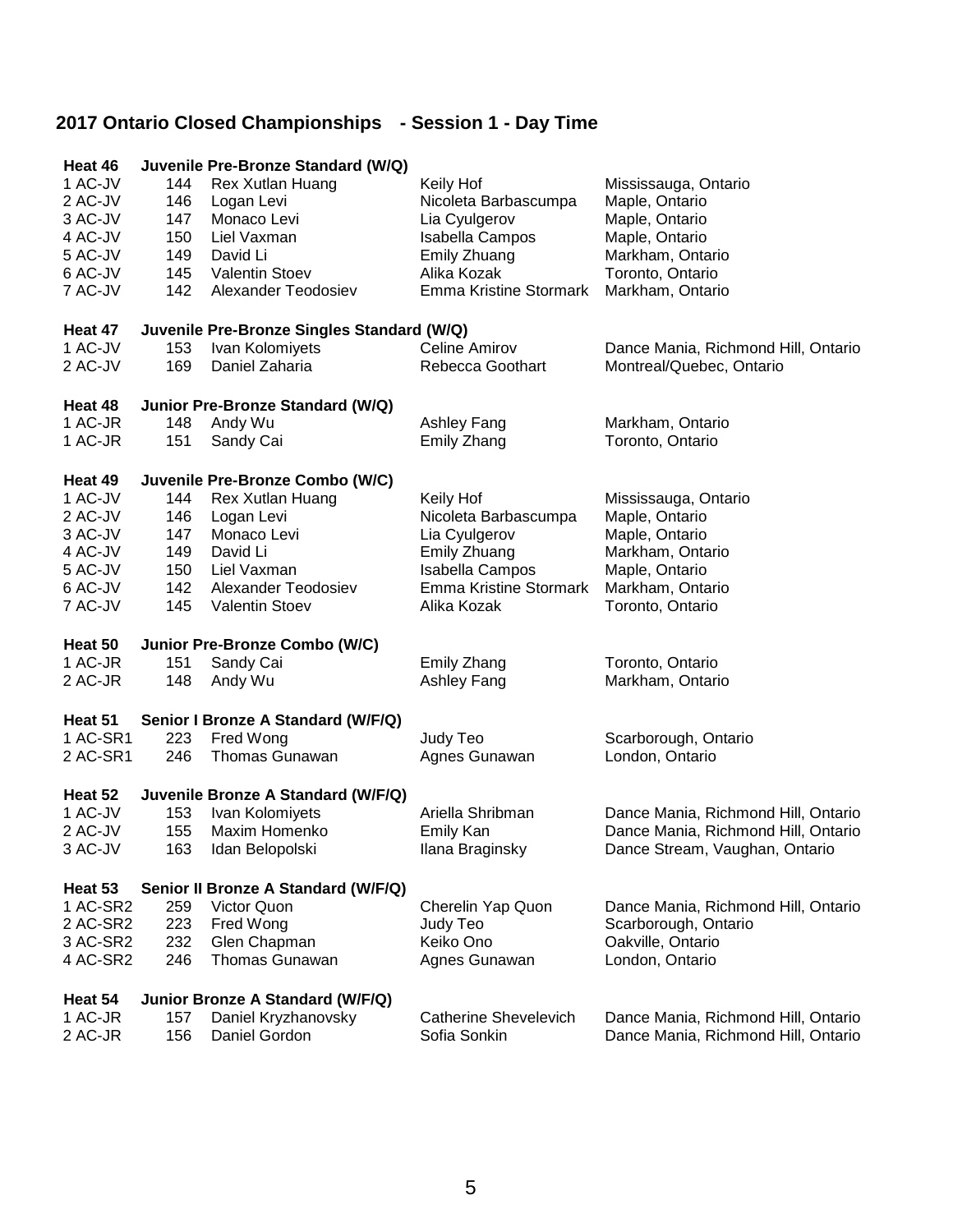| Heat 55  |     | Senior III Bronze A Standard (W/F/Q)   |                              |                                     |
|----------|-----|----------------------------------------|------------------------------|-------------------------------------|
| 1 AC-SR3 | 259 | Victor Quon                            | Cherelin Yap Quon            | Dance Mania, Richmond Hill, Ontario |
| 2 AC-SR3 | 218 | <b>Robert Duan</b>                     | Jacqueline Duan              | Vaughan, Ontario                    |
| 3 AC-SR3 | 246 | <b>Thomas Gunawan</b>                  | Agnes Gunawan                | London, Ontario                     |
|          |     |                                        |                              |                                     |
| Heat 56  |     | Juvenile Bronze B Standard (T/VW)      |                              |                                     |
| 1 AC-JV  | 153 | Ivan Kolomiyets                        | Ariella Shribman             | Dance Mania, Richmond Hill, Ontario |
| 2 AC-JV  | 155 | Maxim Homenko                          | Emily Kan                    | Dance Mania, Richmond Hill, Ontario |
| 3 AC-JV  | 163 | Idan Belopolski                        | Ilana Braginsky              | Dance Stream, Vaughan, Ontario      |
|          |     |                                        |                              |                                     |
| Heat 57  |     | <b>Junior Bronze B Standard (T/VW)</b> |                              |                                     |
| 1 AC-JR  | 156 | Daniel Gordon                          | Sofia Sonkin                 | Dance Mania, Richmond Hill, Ontario |
| 2 AC-JR  | 157 | Daniel Kryzhanovsky                    | <b>Catherine Shevelevich</b> | Dance Mania, Richmond Hill, Ontario |
|          |     |                                        |                              |                                     |
| Heat 59  |     | Juvenile Bronze Combo (W/C/R/Q)        |                              |                                     |
| 1 AC-JV  | 155 | Maxim Homenko                          | <b>Emily Kan</b>             | Dance Mania, Richmond Hill, Ontario |
| 2 AC-JV  | 163 | Idan Belopolski                        | Ilana Braginsky              | Dance Stream, Vaughan, Ontario      |
|          |     |                                        |                              |                                     |
| Heat 60  |     | Junior Bronze Combo (W/C/R/Q)          |                              |                                     |
| 1 AC-JR  | 157 | Daniel Kryzhanovsky                    | <b>Catherine Shevelevich</b> | Dance Mania, Richmond Hill, Ontario |
|          |     |                                        |                              |                                     |
| Heat 62  |     | Senior III Bronze B Standard (T/VW)    |                              |                                     |
| 1 AC-SR3 | 218 | <b>Robert Duan</b>                     | Jacqueline Duan              | Vaughan, Ontario                    |
|          |     |                                        |                              |                                     |
| Heat 63  |     | Senior I Silver A Standard (W/T/Q)     |                              |                                     |
| 1 AC-SR1 | 228 | Jessie Pelayo                          | Elizabeth Pelayo             | Mississauga, Ontario                |
| 2 AC-SR1 | 268 | <b>Eric Norris</b>                     | <b>Brenda Mercer</b>         | Pickering, Ontario                  |
| 3 AC-SR1 | 229 | Ping Kei Lam                           | Daisy Fuk Keung Leung        | Toronto, Ontario                    |
|          |     |                                        |                              |                                     |
| Heat 65  |     | Juvenile Silver A Standard (W/T/Q)     |                              |                                     |
| 1 AC-JV  | 153 | Ivan Kolomiyets                        | Ariella Shribman             | Dance Mania, Richmond Hill, Ontario |
|          |     |                                        |                              |                                     |
| Heat 66  |     | Junior Silver A Standard (W/T/Q)       |                              |                                     |
| 1 AC-JR  | 154 | <b>Tamir Azbel</b>                     | <b>Catherine Tikhostoup</b>  | Dance Mania, Richmond Hill, Ontario |
| 2 AC-JR  | 164 | Victor Shpolski                        | Arielle Burshtain            | Dance Stream, Vaughan, Ontario      |
| 3 AC-JR  | 157 | Daniel Kryzhanovsky                    | <b>Catherine Shevelevich</b> | Dance Mania, Richmond Hill, Ontario |
| 4 AC-JR  | 158 | Matthew Kamenetsky                     | Rachel Tulman                | Dance Mania, Richmond Hill, Ontario |
|          |     |                                        |                              |                                     |
| Heat 67  |     | Senior II Silver A Standard (W/T/Q)    |                              |                                     |
| 1 AC-SR2 | 228 | Jessie Pelayo                          | Elizabeth Pelayo             | Mississauga, Ontario                |
| 2 AC-SR2 | 268 | <b>Eric Norris</b>                     | <b>Brenda Mercer</b>         | Pickering, Ontario                  |
| 3 AC-SR2 | 232 | Glen Chapman                           | Keiko Ono                    | Oakville, Ontario                   |
| 4 AC-SR2 | 229 | Ping Kei Lam                           | Daisy Fuk Keung Leung        | Toronto, Ontario                    |
|          |     |                                        |                              |                                     |
| Heat 68  |     | Juvenile Silver B Standard (F/VW)      |                              |                                     |
| 1 AC-JV  | 153 | Ivan Kolomiyets                        | Ariella Shribman             | Dance Mania, Richmond Hill, Ontario |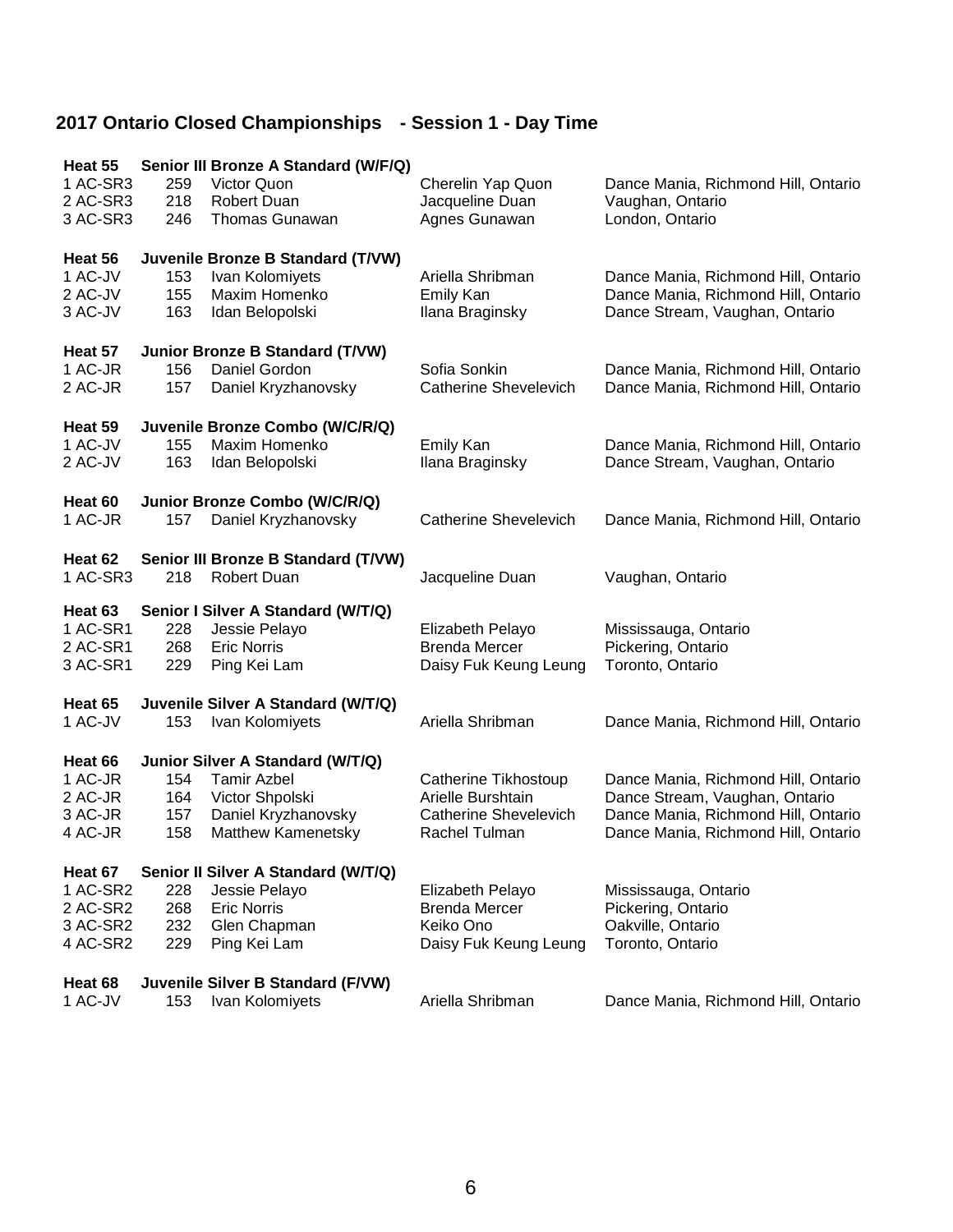| Heat 69              |            | <b>Junior Silver B Standard (F/VW)</b> |                                   |                                                                            |
|----------------------|------------|----------------------------------------|-----------------------------------|----------------------------------------------------------------------------|
| 1 AC-JR              | 154        | <b>Tamir Azbel</b>                     | Catherine Tikhostoup              | Dance Mania, Richmond Hill, Ontario                                        |
| 2 AC-JR              | 164        | Victor Shpolski                        | Arielle Burshtain                 | Dance Stream, Vaughan, Ontario                                             |
| 3 AC-JR              | 158        | Matthew Kamenetsky                     | Rachel Tulman                     | Dance Mania, Richmond Hill, Ontario                                        |
| Heat 70              |            | Senior I Silver B Standard (F/VW)      |                                   |                                                                            |
| 1 AC-SR1             | 228        | Jessie Pelayo                          | Elizabeth Pelayo                  | Mississauga, Ontario                                                       |
| 2 AC-SR1             | 268        | <b>Eric Norris</b>                     | <b>Brenda Mercer</b>              | Pickering, Ontario                                                         |
| 3 AC-SR1             | 229        | Ping Kei Lam                           | Daisy Fuk Keung Leung             | Toronto, Ontario                                                           |
|                      |            |                                        |                                   |                                                                            |
| Heat 72<br>1 AC-AD   |            | Adult Gold A Standard (W/T/F/Q)        | Polina Burneiko                   |                                                                            |
| 2 AC-AD              | 261<br>241 | Pavel Tchernov<br>Marcin Kwietniewski  | Monika Kwietniewska               | Dance Stream, Vaughan, Ontario<br>Toronto, Ontario                         |
| 3 AC-AD              | 242        | Edmond Lam                             | Ella Lai                          | Markham, Ontario                                                           |
| 4 AC-AD              | 236        | <b>Trevor Cheng</b>                    | Amy Cheng                         | Mississauga, Ontario                                                       |
|                      |            |                                        |                                   |                                                                            |
| Heat 72A             |            | Adult Silver A Standard (W/T/Q)        |                                   |                                                                            |
| 1 AC-AD              | 268        | <b>Eric Norris</b>                     | <b>Brenda Mercer</b>              | Pickering, Ontario                                                         |
| Heat 73              |            | Senior II Silver B Standard (F/VW)     |                                   |                                                                            |
| 1 AC-SR2             | 228        | Jessie Pelayo                          | Elizabeth Pelayo                  | Mississauga, Ontario                                                       |
| 2 AC-SR2             | 268        | <b>Eric Norris</b>                     | <b>Brenda Mercer</b>              | Pickering, Ontario                                                         |
| 3 AC-SR2             | 229        | Ping Kei Lam                           | Daisy Fuk Keung Leung             | Toronto, Ontario                                                           |
|                      |            |                                        |                                   |                                                                            |
|                      |            |                                        |                                   |                                                                            |
| Heat 74              |            | Senior I Gold A Standard (W/T/F/Q)     |                                   |                                                                            |
| 1 AC-SR1             | 242        | <b>Edmond Lam</b>                      | Ella Lai                          | Markham, Ontario                                                           |
| 2 AC-SR1             | 235        | Viacheslav Fedorov                     | Natalia Fedorova                  | Toronto, Ontario                                                           |
| 3 AC-SR1<br>4 AC-SR1 | 254<br>236 | Benny Tom<br><b>Trevor Cheng</b>       | Jeanie Tom<br>Amy Cheng           | Mississauga, Ontario<br>Mississauga, Ontario                               |
|                      |            |                                        |                                   |                                                                            |
| Heat 75              |            | Junior Gold A Standard (W/T/F/Q)       |                                   |                                                                            |
| 1 AC-JR              | 154        | <b>Tamir Azbel</b>                     | Catherine Tikhostoup              | Dance Mania, Richmond Hill, Ontario                                        |
| 2 AC-JR              | 159        | Nicholas Quon                          | <b>Shany Marks</b>                | Dance Mania, Richmond Hill, Ontario                                        |
| 3 AC-JR              | 160        | Dennis Gluskin                         | Anna Kozyar                       | Dance Mania, Richmond Hill, Ontario                                        |
| Heat 76              |            | Senior II Gold A Standard (W/T/F/Q)    |                                   |                                                                            |
| 1 AC-SR2             | 217        | Antal Ronaszeki                        | Caroline Ullalkar                 | Mississauga, Ontario                                                       |
| 2 AC-SR2             | 226        | Martin Lazarek                         | Eliza Lazarek                     | Aurora, Ontario                                                            |
| 3 AC-SR2             | 235        | Viacheslav Fedorov                     | Natalia Fedorova                  | Toronto, Ontario                                                           |
| 4 AC-SR2             | 242        | Edmond Lam                             | Ella Lai                          | Markham, Ontario                                                           |
| 5 AC-SR2             | 254        | Benny Tom                              | Jeanie Tom                        | Mississauga, Ontario                                                       |
| 6 AC-SR2             | 219        | <b>Richard Harris</b>                  | <b>Yvonne Grace</b>               | Grafton, Ontario                                                           |
| Heat 77              |            | <b>Junior Gold B Standard (F/VW)</b>   |                                   |                                                                            |
| 1 AC-JR              | 154        | <b>Tamir Azbel</b>                     | Catherine Tikhostoup              | Dance Mania, Richmond Hill, Ontario                                        |
| 2 AC-JR<br>3 AC-JR   | 159<br>160 | Nicholas Quon<br>Dennis Gluskin        | <b>Shany Marks</b><br>Anna Kozyar | Dance Mania, Richmond Hill, Ontario<br>Dance Mania, Richmond Hill, Ontario |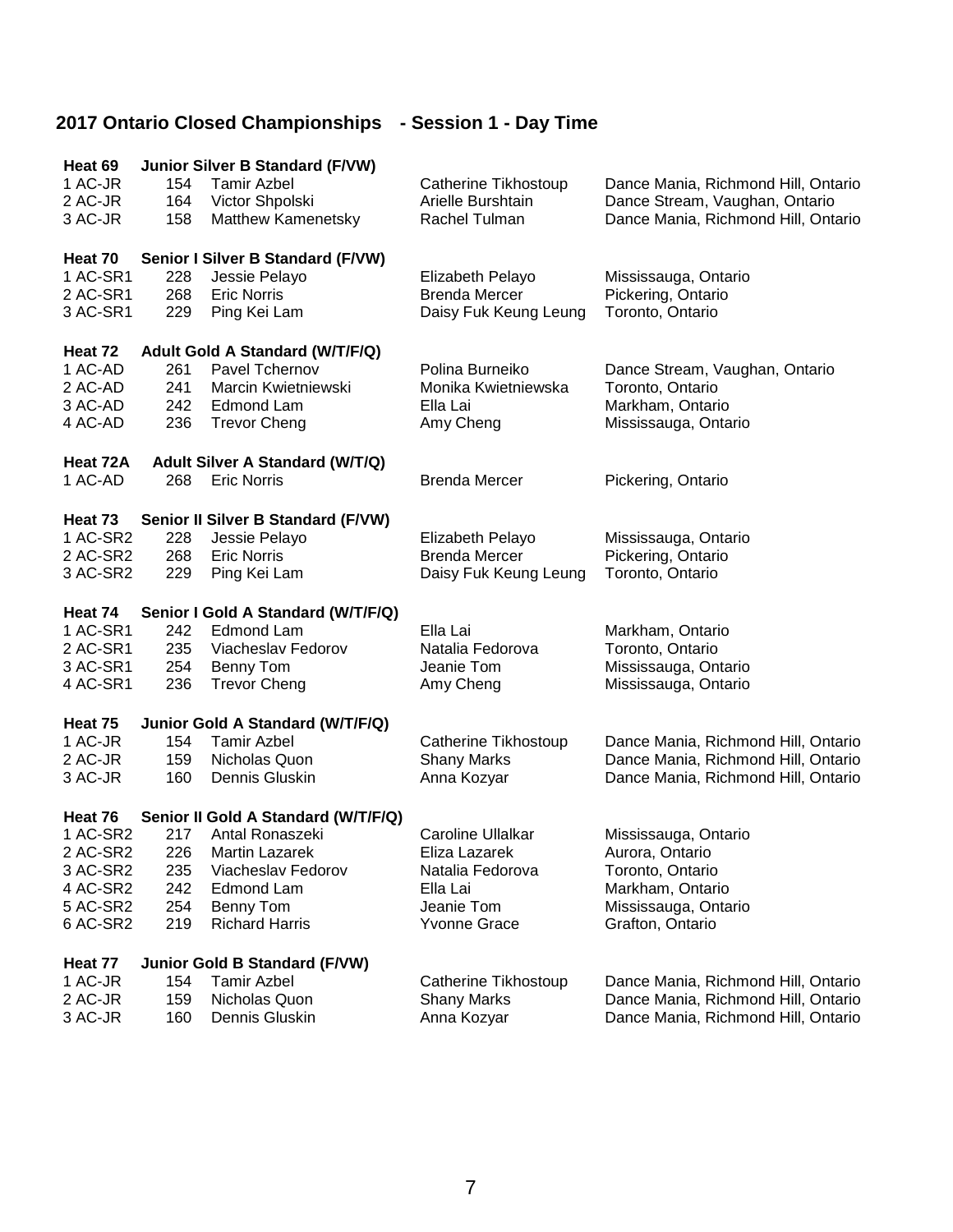| Heat 78<br>1 AC-SR3<br>2 AC-SR3<br>3 AC-SR3<br>4 AC-SR3 | 217<br>226<br>219<br>234 | Senior III Gold A Standard (W/T/F/Q)<br>Antal Ronaszeki<br><b>Martin Lazarek</b><br><b>Richard Harris</b><br><b>Alfred Chan</b> | Caroline Ullalkar<br>Eliza Lazarek<br><b>Yvonne Grace</b><br>Louise Chan | Mississauga, Ontario<br>Aurora, Ontario<br>Grafton, Ontario<br>Toronto, Ontario |
|---------------------------------------------------------|--------------------------|---------------------------------------------------------------------------------------------------------------------------------|--------------------------------------------------------------------------|---------------------------------------------------------------------------------|
| Heat 79                                                 |                          | <b>Adult Gold B Standard (F/VW)</b>                                                                                             |                                                                          |                                                                                 |
| 1 AC-AD<br>2 AC-AD                                      | 241<br>261               | Marcin Kwietniewski<br>Pavel Tchernov                                                                                           | Monika Kwietniewska<br>Polina Burneiko                                   | Toronto, Ontario<br>Dance Stream, Vaughan, Ontario                              |
| Heat 79A                                                |                          | <b>Adult Silver B Standard (F/VW)</b>                                                                                           |                                                                          |                                                                                 |
| 1 AC-AD                                                 | 268                      | <b>Eric Norris</b>                                                                                                              | <b>Brenda Mercer</b>                                                     | Pickering, Ontario                                                              |
| Heat 80                                                 |                          | Senior I Gold B Standard (F/VW)                                                                                                 |                                                                          |                                                                                 |
| 1 AC-SR1                                                | 235                      | Viacheslav Fedorov                                                                                                              | Natalia Fedorova                                                         | Toronto, Ontario                                                                |
| 1 AC-SR1                                                | 242                      | <b>Edmond Lam</b>                                                                                                               | Ella Lai                                                                 | Markham, Ontario                                                                |
| Heat 81                                                 |                          | Senior III Gold B Standard (F/VW)                                                                                               |                                                                          |                                                                                 |
| 1 AC-SR3                                                | 226                      | <b>Martin Lazarek</b>                                                                                                           | Eliza Lazarek                                                            | Aurora, Ontario                                                                 |
| 2 AC-SR3                                                | 217                      | Antal Ronaszeki                                                                                                                 | Caroline Ullalkar                                                        | Mississauga, Ontario                                                            |
| 3 AC-SR3<br>4 AC-SR3                                    | 234<br>219               | <b>Alfred Chan</b><br><b>Richard Harris</b>                                                                                     | Louise Chan<br><b>Yvonne Grace</b>                                       | Toronto, Ontario<br>Grafton, Ontario                                            |
|                                                         |                          |                                                                                                                                 |                                                                          |                                                                                 |
| Heat 82                                                 |                          | Senior II Gold B Standard (F/VW)                                                                                                |                                                                          |                                                                                 |
| 1 AC-SR2                                                | 226                      | <b>Martin Lazarek</b>                                                                                                           | Eliza Lazarek                                                            | Aurora, Ontario                                                                 |
| 2 AC-SR2                                                | 217                      | Antal Ronaszeki                                                                                                                 | Caroline Ullalkar                                                        | Mississauga, Ontario                                                            |
| 3 AC-SR2<br>4 AC-SR2                                    | 242<br>235               | Edmond Lam<br>Viacheslav Fedorov                                                                                                | Ella Lai<br>Natalia Fedorova                                             | Markham, Ontario<br>Toronto, Ontario                                            |
| 5 AC-SR2                                                | 219                      | <b>Richard Harris</b>                                                                                                           | <b>Yvonne Grace</b>                                                      | Grafton, Ontario                                                                |
| 6 AC-SR2                                                | 234                      | <b>Alfred Chan</b>                                                                                                              | Louise Chan                                                              | Toronto, Ontario                                                                |
|                                                         |                          |                                                                                                                                 |                                                                          |                                                                                 |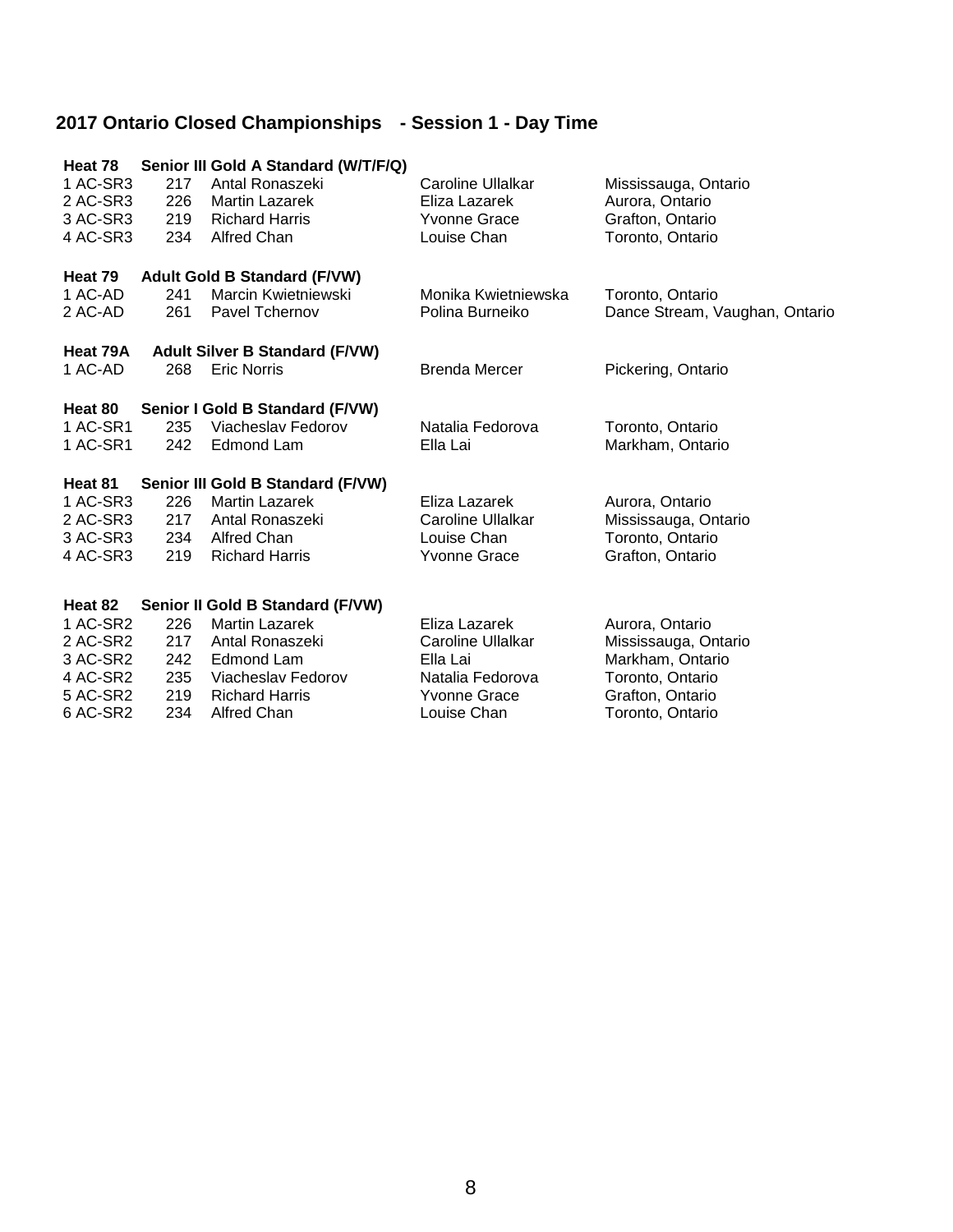### **2017 Ontario Closed Championships - Session 2 - Evening**

| Heat 83                       |     | Senior I Pre-Champ Standard (W/T/F/Q)                 |                                       |                                              |
|-------------------------------|-----|-------------------------------------------------------|---------------------------------------|----------------------------------------------|
| 1 AC-SR1                      | 227 | Kevin Yee Loong                                       | Angela Yee Loong                      | Oakville, Ontario                            |
| 2 AC-SR1                      | 233 | Sebastian Lai                                         | Susanna Ng                            | Richmond Hill, Ontario                       |
| 3 AC-SR1                      | 216 | Ignace Wong                                           | Margaret Wong                         | Brampton, Ontario                            |
|                               |     |                                                       |                                       |                                              |
| Heat 85<br>1 AC-SR2           | 267 | Senior II Pre-Champ Standard (W/T/F/Q)<br>Miko Sui    | Michou Jin                            |                                              |
| 2 AC-SR2                      | 239 |                                                       | Alice Lam                             | Toronto, Ontario                             |
|                               | 225 | John Yamaguchi<br>Glen Shenton                        |                                       | Toronto, Ontario                             |
| 3 AC-SR2<br>4 AC-SR2          | 233 | Sebastian Lai                                         | <b>Isabelle Shenton</b><br>Susanna Ng | Woodstock, Ontario<br>Richmond Hill, Ontario |
| 5 AC-SR2                      | 216 | Ignace Wong                                           | Margaret Wong                         | Brampton, Ontario                            |
| 6 AC-SR2                      | 247 | David Martin                                          | Nancy Rooyakkers                      |                                              |
| 7 AC-SR2                      |     |                                                       | Vera Kwan Yuen Lo Luk                 | Gloucester, Ontario                          |
|                               | 237 | Nelson Sek Ki Luk                                     |                                       | Markham, Ontario                             |
| Heat 86                       |     | Youth Pre-Champ Standard (W/T/F/Q)                    |                                       |                                              |
| 1 AC-YTH                      | 262 | Alex Klim                                             | Alexandra Vidinova                    | Vaughan, Ontario                             |
| 2 AC-YTH                      | 253 | <b>Oskar Krimus</b>                                   | Gabriella Simanovsky                  | Toronto, Ontario                             |
| 3 AC-YTH                      | 152 | Ethan Krivoruk                                        | Aleksia Penek                         | Toronto, Ontario                             |
| Heat 87                       |     | Senior III Pre-Champ Standard (W/T/F/Q)               |                                       |                                              |
| 1 AC-SR3                      | 267 | Miko Sui                                              | Michou Jin                            | Toronto, Ontario                             |
| 2 AC-SR3                      | 247 | David Martin                                          | Nancy Rooyakkers                      | Gloucester, Ontario                          |
| 3 AC-SR3                      | 237 | Nelson Sek Ki Luk                                     | Vera Kwan Yuen Lo Luk                 | Markham, Ontario                             |
| W AC-SR3                      | 216 | Ignace Wong                                           | Margaret Wong                         | Brampton, Ontario                            |
| $W =$ withdraw due to illness |     |                                                       |                                       |                                              |
| Heat 88                       |     | Adult Pre-Champ Standard (W/T/F/Q)                    |                                       |                                              |
| 1 AC-AD                       | 261 | Pavel Tchernov                                        | Polina Burneiko                       | Dance Stream, Vaughan, Ontario               |
|                               |     |                                                       |                                       |                                              |
|                               |     | Heat 89 Senior III Championship Standard (W/T/VW/F/Q) |                                       |                                              |
| 1 AC-SR3                      | 224 | <b>William Lee</b>                                    | Fiona Tam                             | Toronto, Ontario                             |
| 2 AC-SR3                      | 230 | Kam Young                                             | Rosita Young                          | Toronto, Ontario                             |
| 3 AC-SR3                      | 222 | David Wong                                            | Maybo Yee                             | Richmond Hill, Ontario                       |
| 4 AC-SR3                      | 265 | Eagle Leung                                           | Hannah Ng                             | Toronto, Ontario                             |
| 5 AC-SR3                      | 221 | Jason Huynh                                           | Linda Tang                            | Brampton, Ontario                            |
| 6 AC-SR3                      | 227 | Kevin Yee Loong                                       | Angela Yee Loong                      | Oakville, Ontario                            |
| 7 AC-SR3                      | 225 | Glen Shenton                                          | <b>Isabelle Shenton</b>               | Woodstock, Ontario                           |
| 8 AC-SR3                      | 239 | John Yamaguchi                                        | Alice Lam                             | Toronto, Ontario                             |
| 9 AC-SR3                      | 263 | Tom Hua                                               | Phung Hua                             | Scarborough, Ontario                         |
| 10 AC-SR3                     | 251 | <b>Marshall Kramer</b>                                | Jennifer Chan                         | Toronto, Ontario                             |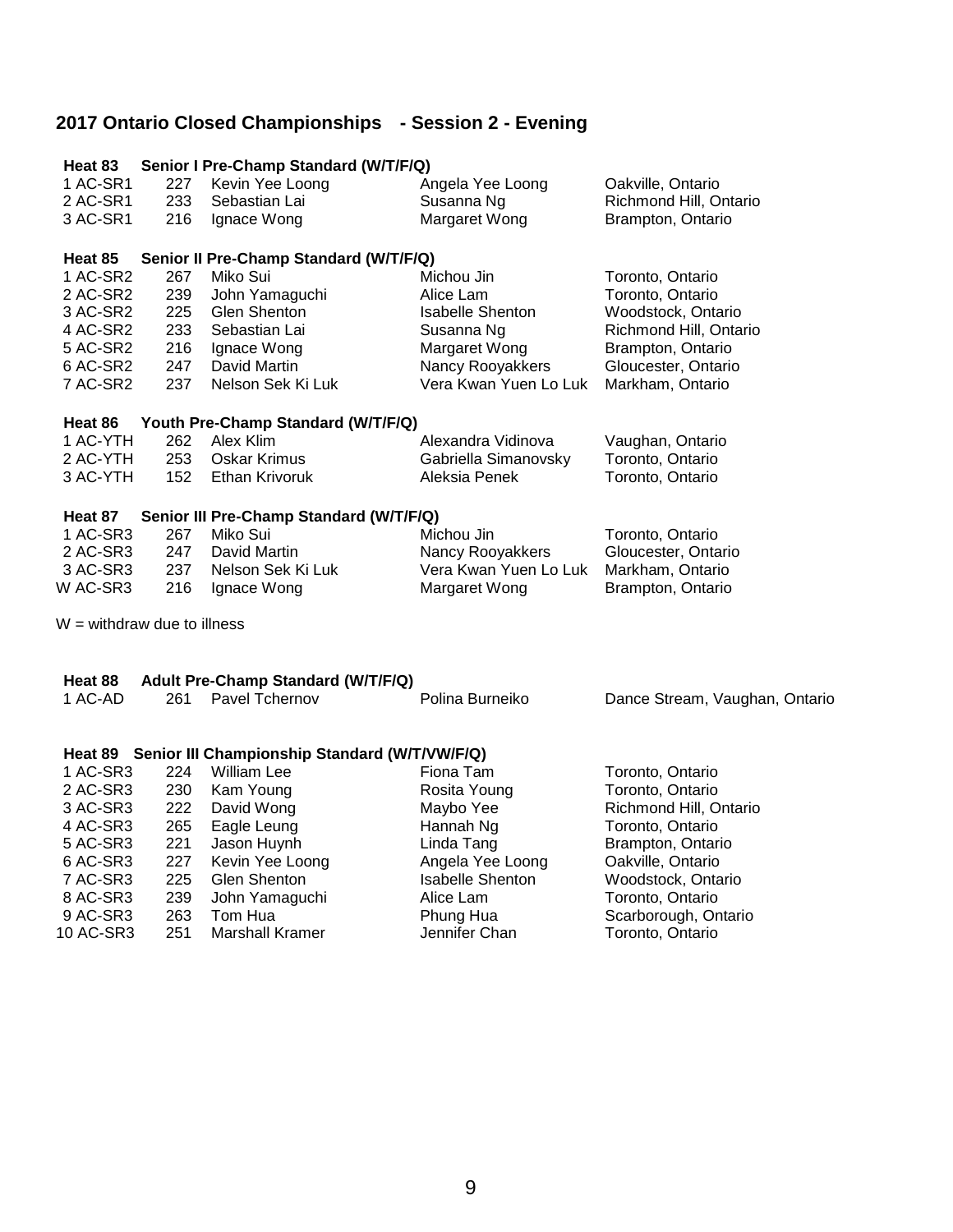### **2017 Ontario Closed Championships - Session 2 - Evening**

| Heat 90            |     | Youth Championship Standard (W/T/VW/F/Q)           |                          |                                     |
|--------------------|-----|----------------------------------------------------|--------------------------|-------------------------------------|
| 1 AC-YTH           | 257 | David Sholkov                                      | Nicole Beri              | Richmond Hill, Ontario              |
| 2 AC-YTH           | 264 | Nikita Babaev                                      | Michelle Bromberg        | Vaughan, Ontario                    |
| 3 AC-YTH           | 250 | Victor Isakov                                      | Ines De La Roca          | Toronto, Ontario                    |
| 4 AC-YTH           | 262 | Alex Klim                                          | Alexandra Vidinova       | Vaughan, Ontario                    |
| 5 AC-YTH           | 256 | Joseph Buchatsky                                   | Rumi Dolmaya             | Richmond Hill, Ontario              |
| 6 AC-YTH           | 253 | <b>Oskar Krimus</b>                                | Gabriella Simanovsky     | Toronto, Ontario                    |
|                    |     |                                                    |                          |                                     |
| Heat 91            |     | Senior II Championship Standard (W/T/VW/F/Q)       |                          |                                     |
| 1 AC-SR2           | 215 | Horace Hu                                          | Agnes Yuan               | Toronto, Ontario                    |
| 2 AC-SR2           | 265 | Eagle Leung                                        | Hannah Ng                | Toronto, Ontario                    |
| 3 AC-SR2           | 221 | Jason Huynh                                        | Linda Tang               | Brampton, Ontario                   |
| 4 AC-SR2           | 227 | Kevin Yee Loong                                    | Angela Yee Loong         | Oakville, Ontario                   |
| 5 AC-SR2           | 243 | Raymond Chan                                       | Alison Lau               | Mississauga, Ontario                |
|                    |     |                                                    |                          |                                     |
| Heat 92            |     | Senior IV Championship Standard (W/T/VW/F/Q)       |                          |                                     |
| 1 AC-SR4           | 222 | David Wong                                         | Maybo Yee                | Richmond Hill, Ontario              |
| 2 AC-SR4           | 251 | <b>Marshall Kramer</b>                             | Jennifer Chan            | Toronto, Ontario                    |
| 3 AC-SR4           | 252 | <b>Edmund Lee</b>                                  | Tina Hon                 | Markham, Ontario                    |
| 4 AC-SR4           | 237 | Nelson Sek Ki Luk                                  | Vera Kwan Yuen Lo Luk    | Markham, Ontario                    |
|                    |     |                                                    |                          |                                     |
| Heat 93            |     | Junior Championship Standard (W/T/VW/F/Q)          |                          |                                     |
| 1 AC-JR            | 165 | Leon Shvaitser                                     | Alissa Guissine          | Vaughan, Ontario                    |
| Heat 94            |     | Under 21 Championship Standard (W/T/VW/F/Q)        |                          |                                     |
| 1 AC-U21           | 257 | David Sholkov                                      | Nicole Beri              | Richmond Hill, Ontario              |
| 2 AC-U21           | 256 | Joseph Buchatsky                                   | Rumi Dolmaya             | Richmond Hill, Ontario              |
| 3 AC-U21           | 248 | Nicholas Gondzik                                   | Ulyana Sadovnik          | Mississagua, Ontario                |
|                    |     |                                                    |                          |                                     |
| Heat 95            |     | Senior I Championship Standard (W/T/VW/F/Q)        |                          |                                     |
| 1 AC-SR1           | 215 | Horace Hu                                          | Agnes Yuan               | Toronto, Ontario                    |
| 2 AC-SR1           | 221 | Jason Huynh                                        | Linda Tang               | Brampton, Ontario                   |
| 3 AC-SR1           | 263 | Tom Hua                                            | Phung Hua                | Scarborough, Ontario                |
| 4 AC-SR1           | 243 | Raymond Chan                                       | Alison Lau               | Mississauga, Ontario                |
|                    |     |                                                    |                          |                                     |
| Heat 96            |     | Adult Championship Standard (W/T/VW/F/Q)           |                          |                                     |
| 1 AC-AD            | 249 | Patrick Rucinski                                   | Tatiana Veselkina        | Toronto, Ontario                    |
| 2 AC-AD            |     | 220 Winson Tam                                     | Anastasia Novikova       | Toronto, Ontario                    |
| 3 AC-AD            | 231 | Daniel Studenny                                    | <b>Evgeniya Gorobets</b> | Toronto, Ontario                    |
|                    |     |                                                    |                          |                                     |
| Heat 97<br>1 AC-JR | 165 | Junior Pre-Champ Latin (S/C/R/J)<br>Leon Shvaitser | Alissa Guissine          |                                     |
|                    |     | Dennis Gluskin                                     |                          | Vaughan, Ontario                    |
| 2 AC-JR            | 160 |                                                    | Anna Kozyar              | Dance Mania, Richmond Hill, Ontario |
| <b>Heat 100</b>    |     | Youth Pre-Champ Latin (S/C/R/J)                    |                          |                                     |
| 1 AC-YTH           | 253 | <b>Oskar Krimus</b>                                | Gabriella Simanovsky     | Toronto, Ontario                    |
| 2 AC-YTH           | 262 | Alex Klim                                          | Alexandra Vidinova       | Vaughan, Ontario                    |
|                    |     |                                                    |                          |                                     |
| Heat 98            |     | <b>Adult Pre-Champ Latin (S/C/R/J)</b>             |                          |                                     |
| 1 AC-AD            | 261 | Pavel Tchernov                                     | Polina Burneiko          | Dance Stream, Vaughan, Ontario      |
|                    |     |                                                    |                          |                                     |